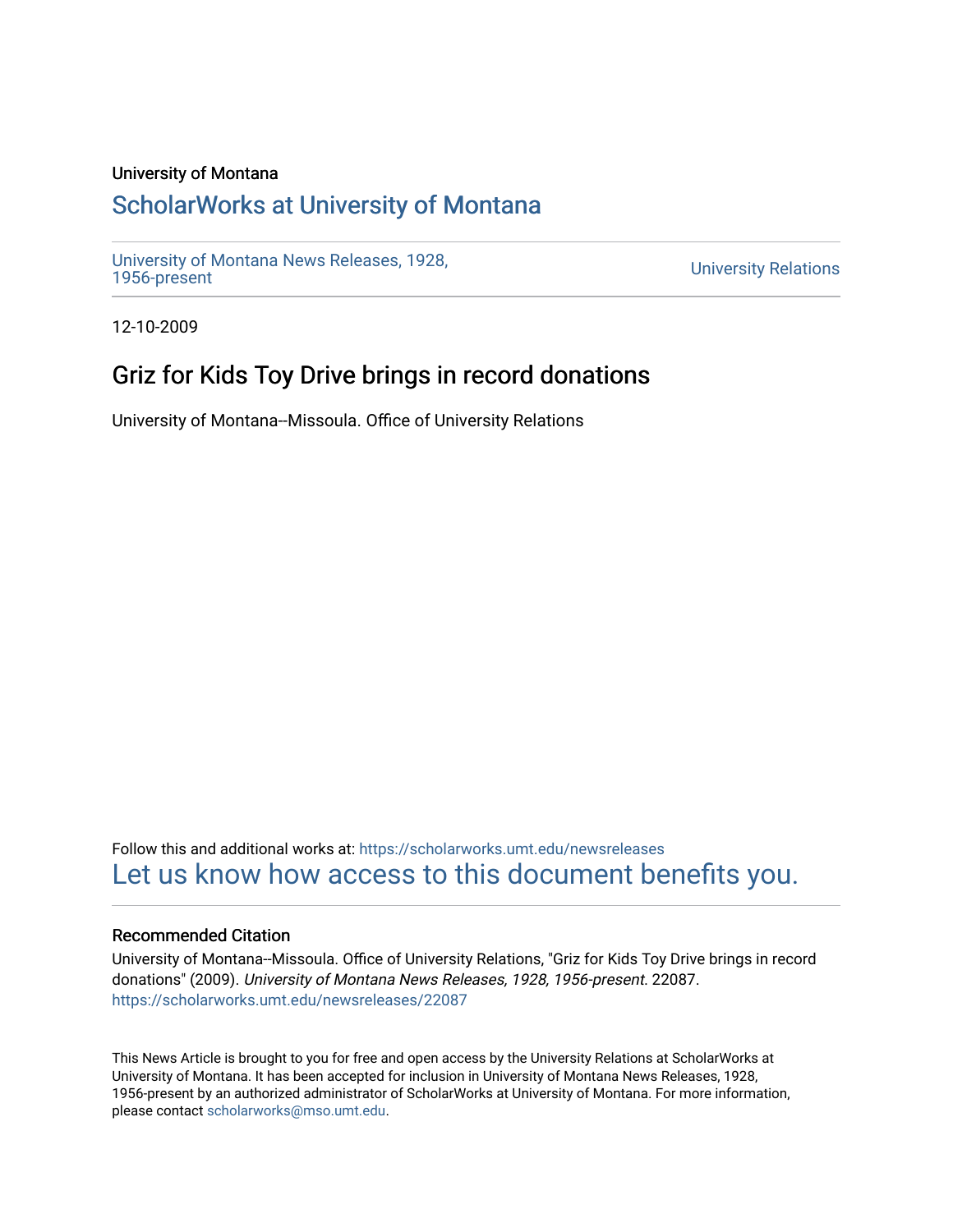

UNIVERSITY RELATIONS • MISSOULA. MT 59812 • 406.243.2522 • FAX: 406.243.4520

### *S RELEAS*

Dec. 10, 2009

**Contact:** Allison Squires, University Relations events coordinator, 406-243-4853, [allison.squires@umontana.edu](mailto:allison.squires@umontana.edu).

### **GRIZ FOR KIDS TOY DRIVE BRINGS IN RECORD DONATIONS**

#### **MISSOULA -**

When the Montana Grizzlies football team called on fans to support the fifth annual Griz for Kids Toy Drive. Griz Nation responded in full force, donating more than 3,000 toys and a record \$3,500 in cash.

The drive kicked off Nov. 12 at The Bookstore at The University of Montana with nearly 30 Griz players, including co-chairs Marc Mariani and Levi Horn, collecting toys and signing autographs for hundreds of fans. The drive continued when thousands of Griz faithful brought donations to the Nov. 14 game against Northern Colorado.

Former Griz offensive lineman Chris Orwig started Griz for Kids in 2004 after realizing the potential the 25,000 fans who pack Washington-Grizzly Stadium have to make a difference in the community. The drive, which is held in conjunction with Mountain FM's annual Mountain of Giving campaign, has grown every year since.

Mountain FM's Sheila Callahan, the main event coordinator, said the success of the drive wouldn't have been possible without the support of many community organizations, including Beach Transportation, whose drivers started handing out fliers and encouraging riders to donate weeks before the drive. Many Beach Transportation employees, retirees and their families also helped sort through thousands of toys after the drive ended.